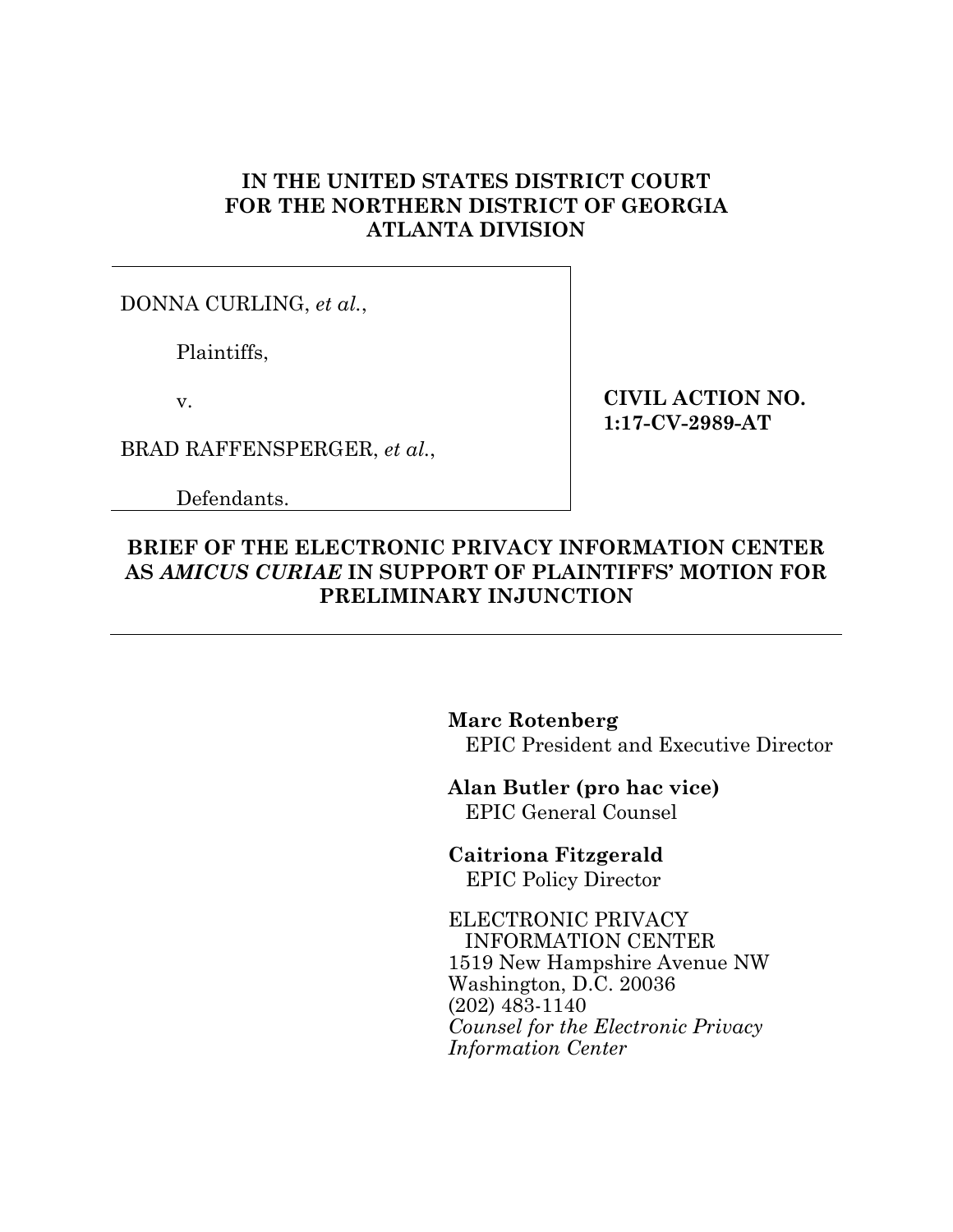# **TABLE OF CONTENTS**

| I. Voter privacy is widely recognized as critical to election |  |
|---------------------------------------------------------------|--|
|                                                               |  |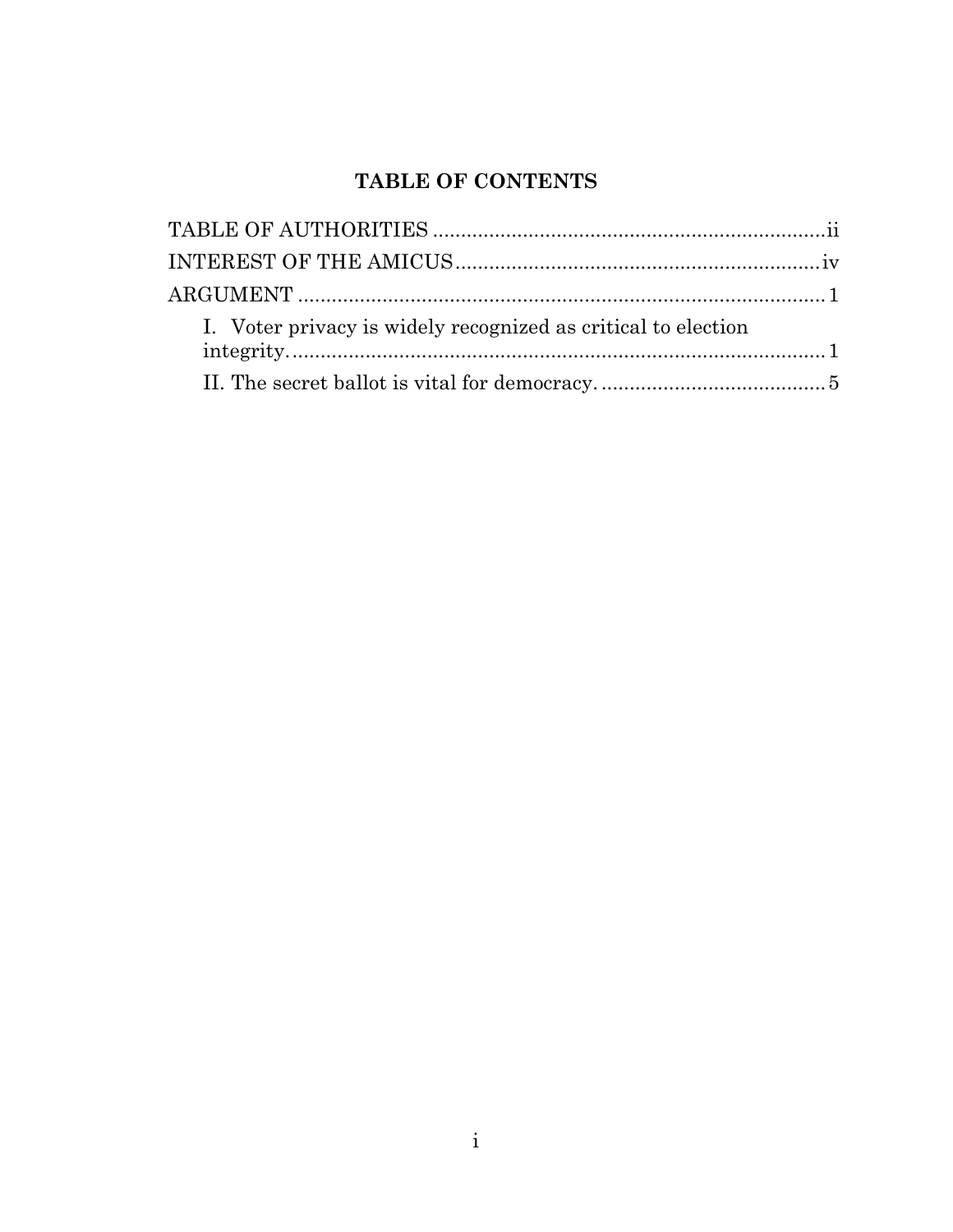# **TABLE OF AUTHORITIES**

# **Cases**

# **Statutes**

# **Other Authorities**

| Alessandro Acquisti, Roger Dingledine, and Paul Syverson, On the          |  |
|---------------------------------------------------------------------------|--|
|                                                                           |  |
| Alexander Hertel-Fernandez, <i>Employer Political Coercion: A Growing</i> |  |
|                                                                           |  |
|                                                                           |  |
| Caitriona Fitzgerald, Susannah Goodman, and Pamela Smith, The             |  |
| Secret Ballot at Risk: Recommendations for Protecting Democracy           |  |
| $\overline{4}$                                                            |  |
| Charlotte Garden, The Boss Can Tell You to Show Up for a Trump Rally,     |  |
|                                                                           |  |
| David Chaum, Achieving Electronic Privacy, Scientific American 96         |  |
|                                                                           |  |
| David L. Dill, Bruce Schneier & Barbara Simons, Voting and                |  |
| <i>Technology: Who Gets to Count Your Vote?, 46 Communications of the</i> |  |
| . V                                                                       |  |
| Douglas W. Jones & Barbara Simons, Broken Ballots: Will Your Vote         |  |
| Count (Center for the Study of Language and Information, 2012)            |  |
| Gary T. Marx, What's in a Concept? Some Reflections on the                |  |
| Complications and Complexities of Personal Information and                |  |
|                                                                           |  |
| Jerry Kang, Cyberspace Privacy, 50 STAN. L. REV. 1193, 1209 (1998)        |  |
| Jonathan W. White, Opinion, How Lincoln Won the Soldier Vote, N.Y.        |  |
| . 6                                                                       |  |
| Julie E. Cohen, Examined Lives: Informational Privacy and the Subject     |  |
|                                                                           |  |
|                                                                           |  |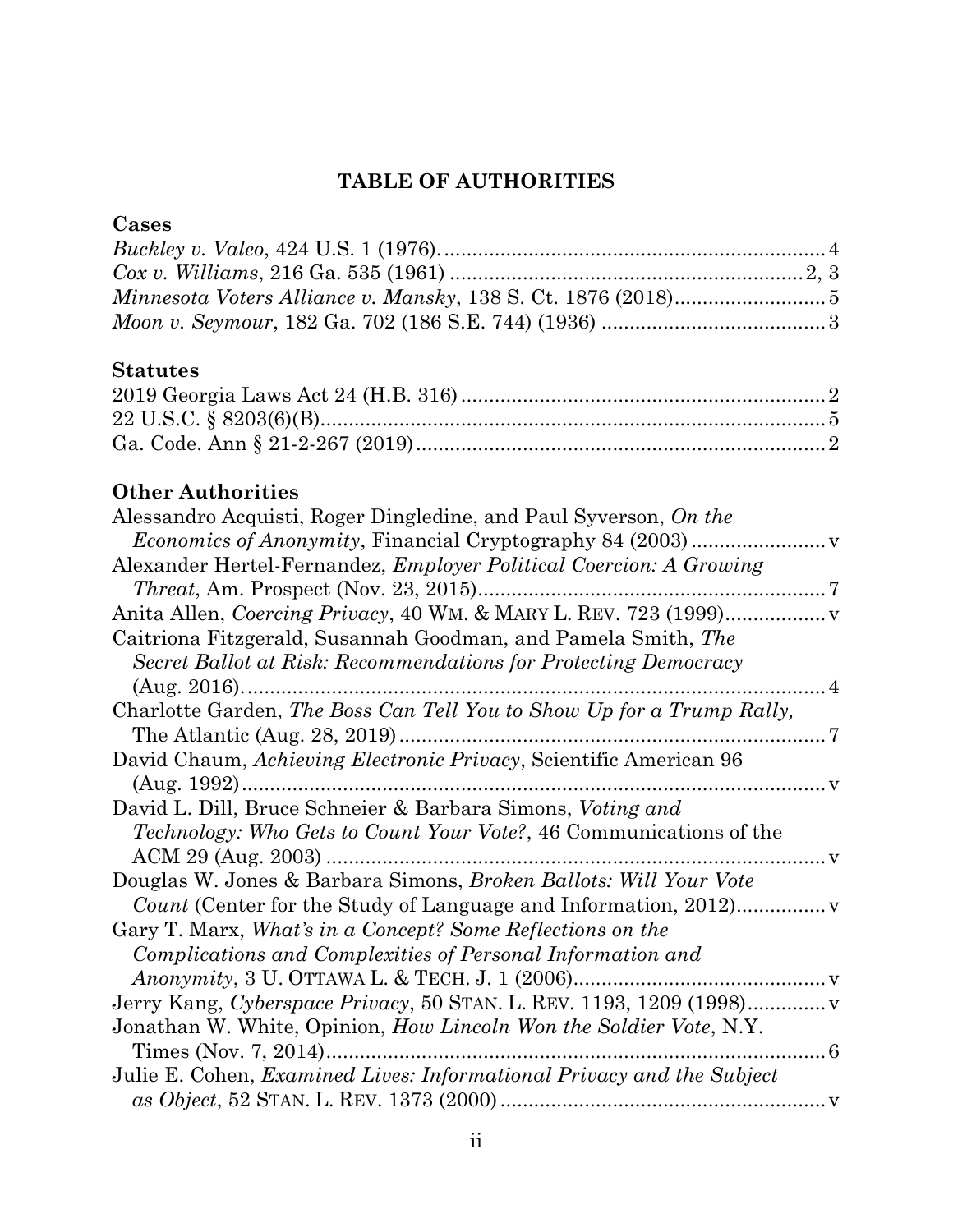| Latanya Sweeney, Anonymity: A Model for Protecting Privacy,                |  |
|----------------------------------------------------------------------------|--|
| International Journal on Uncertainty, Fuzziness and Knowledge-             |  |
|                                                                            |  |
| Lee Fang, How Companies Pressure Workers to Vote for Corporate             |  |
|                                                                            |  |
| Nat'l Acad. of Sci., Eng'g, and Med., et al. Securing the Vote: Protecting |  |
|                                                                            |  |
| Peter G. Neumann, National Computer Security Conference, Security          |  |
|                                                                            |  |
| Ronald L. Rivest & Warren D. Smith, Three Voting Protocols:                |  |
| <i>ThreeBallot, VAV, and Twin, USENIX/ACCURATE Electronic Voting</i>       |  |
| Technology Workshop (2007)                                                 |  |
| Stefan Brands, Non-Intrusive Cross-Domain Digital Identity                 |  |
| <i>Management</i> , Presented at Proceedings of the 3rd Annual PKI R&D     |  |
| Workshop (Apr. 2004)                                                       |  |
| U.S. Election Assistance Commission's Technical Guidelines                 |  |
| Development Committee, Voluntary Voting System Guidelines 2.0:             |  |
| Draft Recommendations for Requirements for Voluntary Voting                |  |
|                                                                            |  |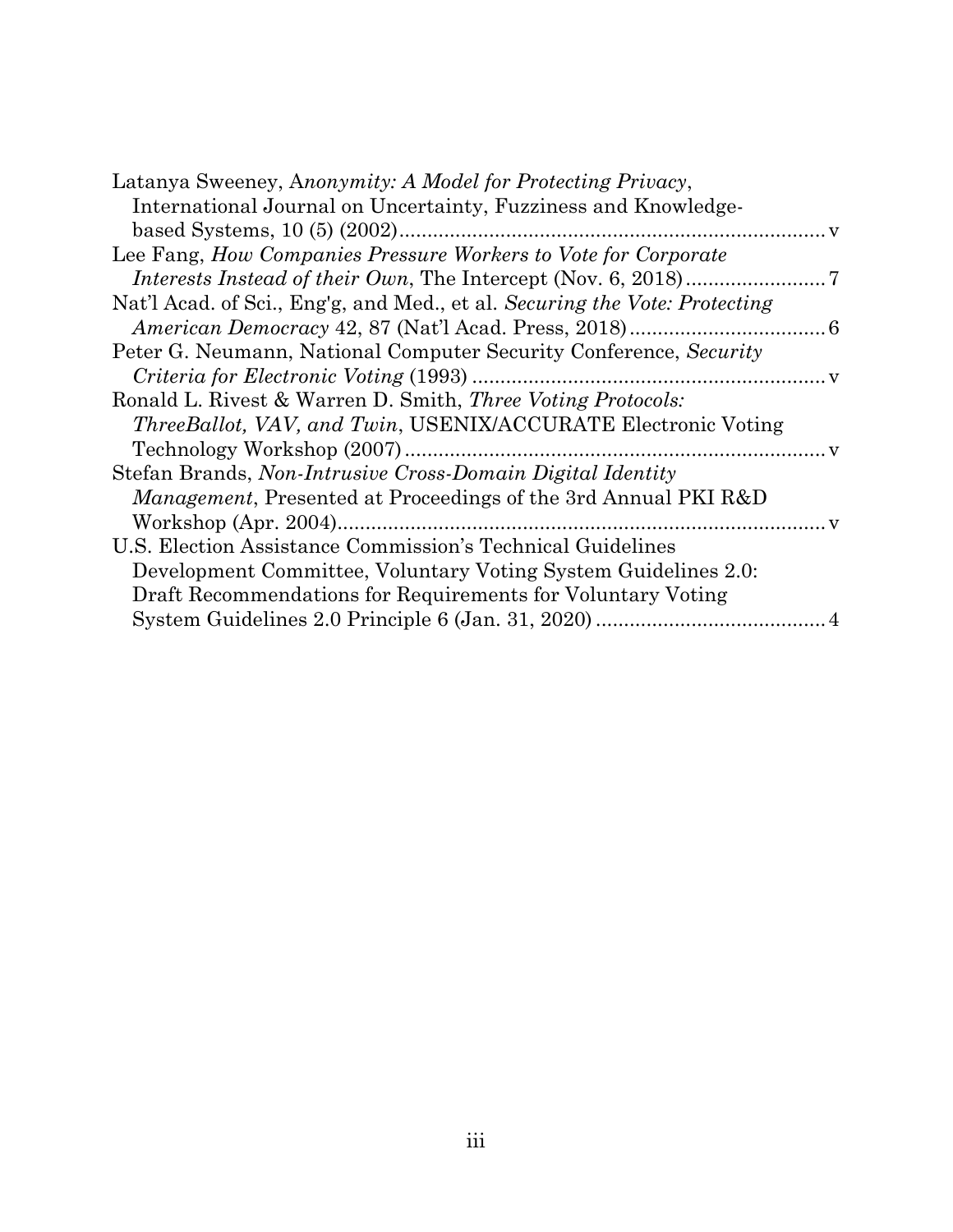### **INTEREST OF THE AMICUS**

EPIC seeks to preserve the secret ballot, the well-established right of individuals to remain anonymous while voting. The Electronic Privacy Information Center ("EPIC") is a public interest research center established to focus public attention on emerging privacy and civil liberties issues. EPIC frequently participates as *amicus curiae* in cases that implicate emerging privacy issues, including voter privacy. *See, e.g.*, Brief of *Amici Curiae* EPIC et. al, *Crawford v. Marion County Election Board*, 128 S. Ct. 1610 (2008) (opposing voter photo-ID requirements as infringing on citizens' right to cast a secret ballot); Brief of *Amici Curiae* EPIC et al., *Doe v. Reed*, 561 U.S. 186 (2010) (arguing that the First Amendment protects the right to anonymity in referenda signatures); *Brief of Amici Curiae* EPIC et al., *Watchtower Bible and Tract Society of N.Y., Inc. v. Village of Stratton*, 536 U.S. 150 (2002) (supporting First Amendment Right to anonymous door-to-door speech). EPIC previously filed a brief as *amicus curiae* in this case concerning the vulnerabilities of DRE voting systems to manipulation, attack, and fraud. EPIC's advisory board includes distinguished experts in law, technology, and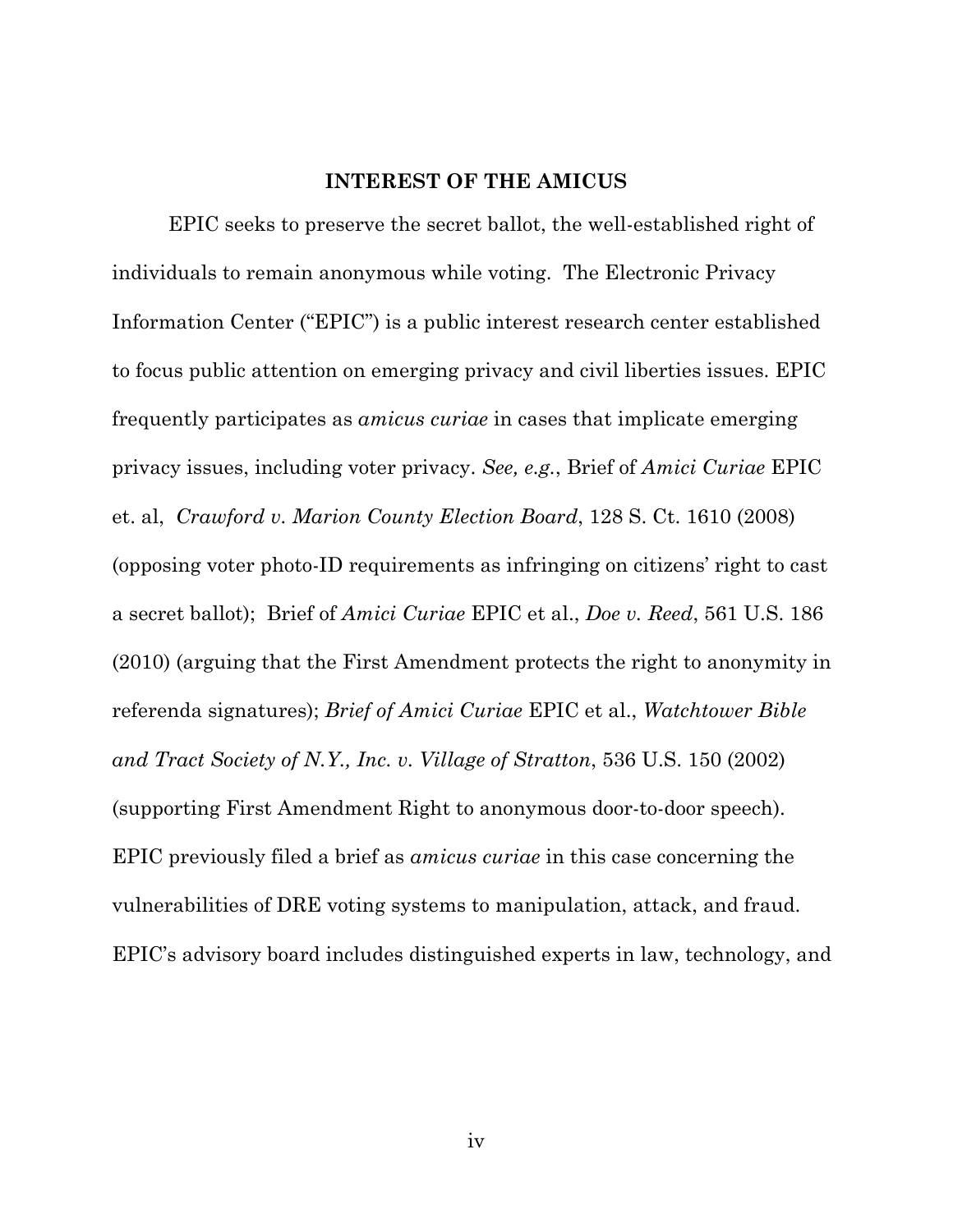public policy, including several who have pioneered techniques for election security and privacy protection. 1

<sup>1</sup> *See, e.g.*, Douglas W. Jones & Barbara Simons, *Broken Ballots: Will Your Vote Count* (Center for the Study of Language and Information, 2012); Ronald L. Rivest & Warren D. Smith, *Three Voting Protocols: ThreeBallot, VAV, and Twin*, USENIX/ACCURATE Electronic Voting Technology Workshop (2007); Gary T. Marx, *What's in a Concept? Some Reflections on the Complications and Complexities of Personal Information and Anonymity*, 3 U. Ottawa L. & Tech. J. 1, 19 (2006); Stefan Brands, *Non-Intrusive Cross-Domain Digital Identity Management*, Presented at Proceedings of the 3rd Annual PKI R&D Workshop (Apr. 2004), *available at* http://www.idtrail.org/files/cross\_domain\_identity.pdf; Alessandro Acquisti, et al., *On the Economics of Anonymity*, Financial Cryptography, 84-102 (2003); David L. Dill, Bruce Schneier & Barbara Simons, *Voting and Technology: Who Gets to Count Your Vote?*, 46 Communications of the ACM 29 (Aug. 2003); Latanya Sweeney, *Anonymity: A Model for Protecting Privacy*, International Journal on Uncertainty, Fuzziness and Knowledge-based Systems, 10 (5), 557-70 (2002); Julie E. Cohen, *Examined Lives: Informational Privacy and the Subject as Object*, 52 STAN. L. REV. 1373, 1425 (2000); Anita Allen, *Coercing Privacy*, 40 Wm. & Mary L. Rev. 723, 756 (1999); Jerry Kang, *Cyberspace Privacy*, 50 Stan. L. Rev. 1193, 1209 (1998); Peter G. Neumann, National Computer Security Conference, *Security Criteria for Electronic Voting* (1993); David Chaum, *Achieving Electronic Privacy*, Scientific American 96-101 (Aug. 1992).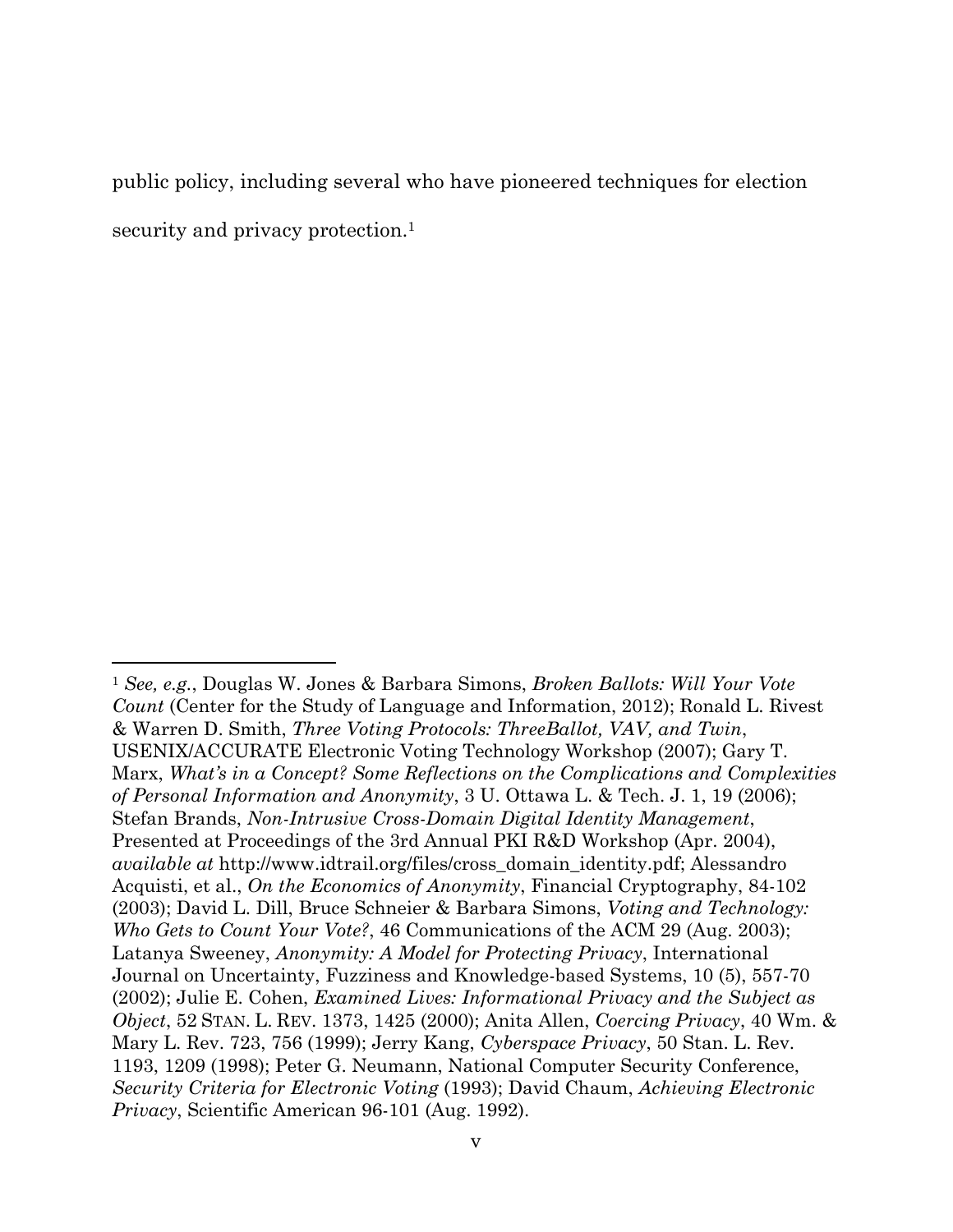#### **ARGUMENT**

Plaintiffs have submitted evidence into the record establishing that the ballot-marking devices in use in Georgia elections makes the ballot preferences of the voter easily viewable by others in the polling place, including poll workers, and possibly family members, neighbors, colleagues, and friends. Declarations were filed by multiple voters stating that they could see other voters' choices due to the large touchscreen on the voting machines and lack of privacy enclosure around them. The blue "privacy" panels provided to polling places by the Secretary of State are ineffective and do not ensure ballot secrecy, given the configuration of the ballot marking device screen that is easily viewed by others.

The right to cast a secret ballot in a public election is a core value in the United States' system of self-governance. Secrecy of the ballot is guaranteed in state constitutions and statutes nationwide, including in Georgia. Ballot secrecy and voter privacy in elections prevent coercion and are essential to integrity in the electoral process.

### **I. Voter privacy is widely recognized as critical to election integrity.**

Voter privacy has been widely recognized by federal and state courts, as well as legislatures, as essential for election integrity. Voter privacy

1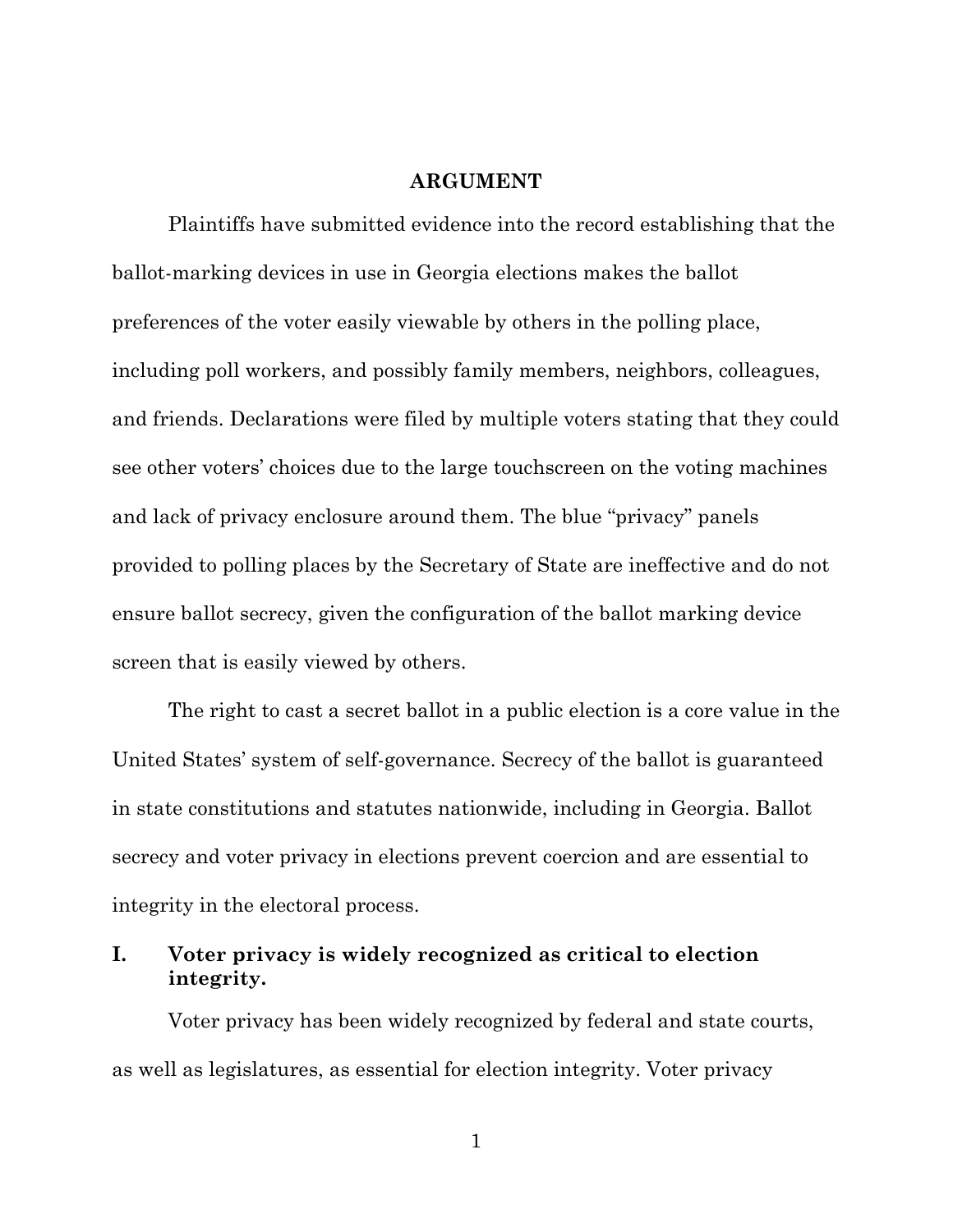includes the right to secrecy of voters' ballot selections as well as privacy when marking, verifying, and casting one's ballot.

Georgia has historically taken steps to protect voter privacy. Georgia

statute requires that election officials provide polling places where:

[E]lectors may conveniently mark their ballots, with a curtain, screen, or door in the upper part of the front of each compartment or booth so that in the marking thereof they may be screened from the observation of others. A curtain, screen, or door shall not be required, however, for the self-contained units used as voting booths in which direct recording electronic (DRE) voting units or electronic ballot markers are located *if such booths have been designed so as to ensure the privacy of the elector*. […] In the case of direct recording electronic (DRE) voting units or electronic ballot markers, the *devices shall be arranged in such a manner as to ensure the privacy of the elector while voting on such devices*, to allow monitoring of the devices by the poll officers while the polls are open, and *to permit the public to observe the voting without affecting the privacy of the electors as they vote*.

Ga. Code. Ann § 21-2-267 (2019) (emphasis added). This provision was

most recently amended in 2019 to add references to "electronic ballot

markers," but the provisions requiring voter privacy remained

unchanged. 2019 Georgia Laws Act 24 (H.B. 316).

In *Cox v. Williams*, 216 Ga. 535 (1961), the Supreme Court of Georgia

found that the duty of election officers to adhere to the above voter privacy

statute and other polling place requirements is so critical that violations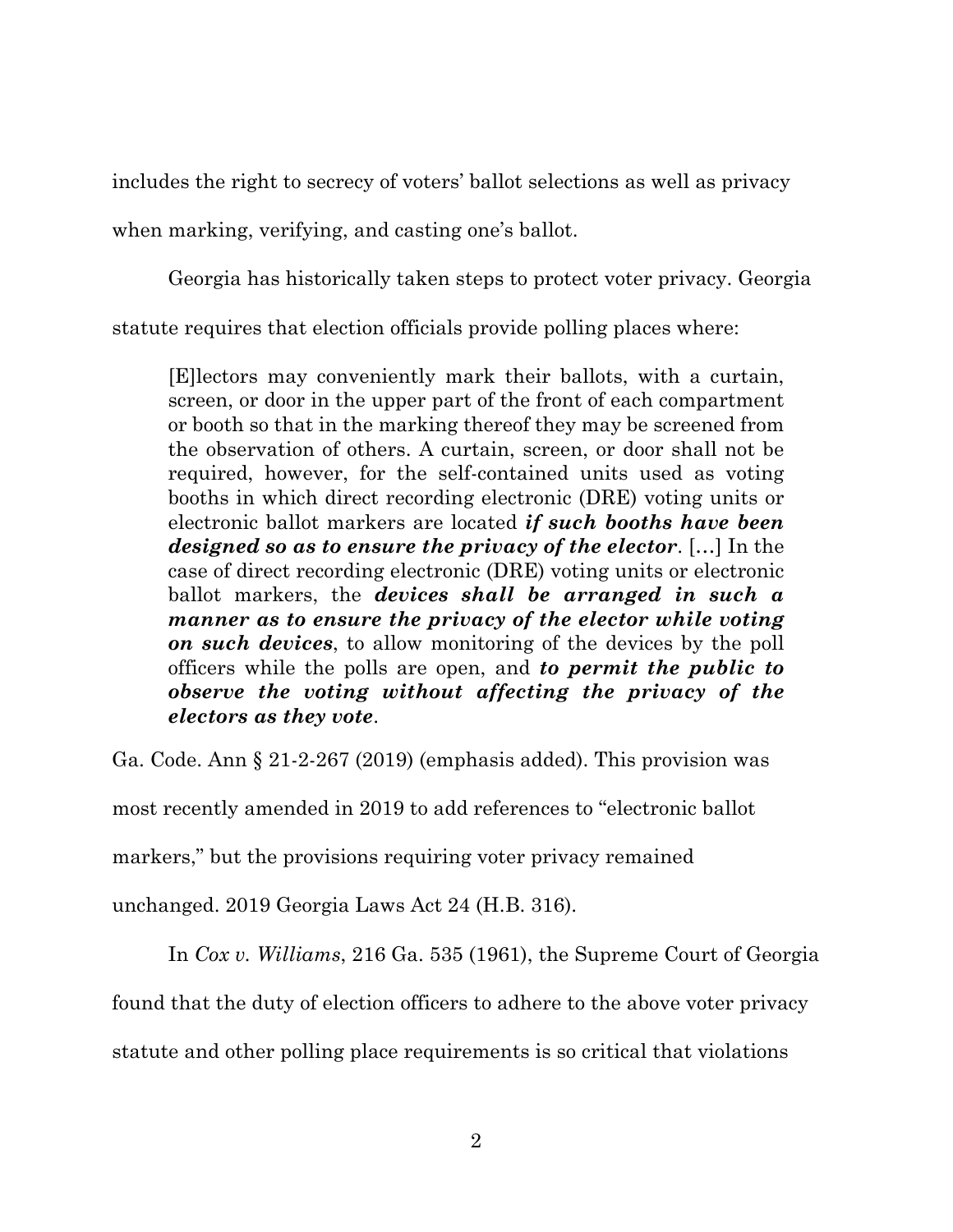could lead to a declaration that the election is null and void. *Id.* (violations included "there was no screen, curtain, or door on the front of such [voting] booths to exclude vision of the voter while marking his ballot.") In an earlier case where an election was also declared null and void after violations of the requirements for voting booths, the Georgia Supreme Court said:

It was intended that in counties holding elections under the Australian ballot system there should be privacy in the preparation of the ticket by a voter, so that he might exercise his own volition in the choice of candidates, and that he might feel, when he is preparing his ballot to express his volition or election as to the different candidates, that he is free from all observation by the prying eyes of those who might be interested in having him vote for certain other candidates. […] [W]here there is a total disregard of the statute, it cannot be treated as an irregularity, but it must be held and adjudicated to be cause for declaring the election void and illegal.

*Moon v. Seymour*, 182 Ga. 702 (186 S.E. 744) (1936). Without adequate voter

privacy and ballot secrecy protections in place, Georgia risks its elections

being held null and void.

The right to voter privacy and ballot secrecy is recognized nationwide.

A 2016 state survey conducted by EPIC, Common Cause, and Verified Voting

found that the vast majority of states (44) have constitutional provisions

guaranteeing secrecy in voting, while the remaining states have statutory

provisions referencing secrecy in voting. Caitriona Fitzgerald, Susannah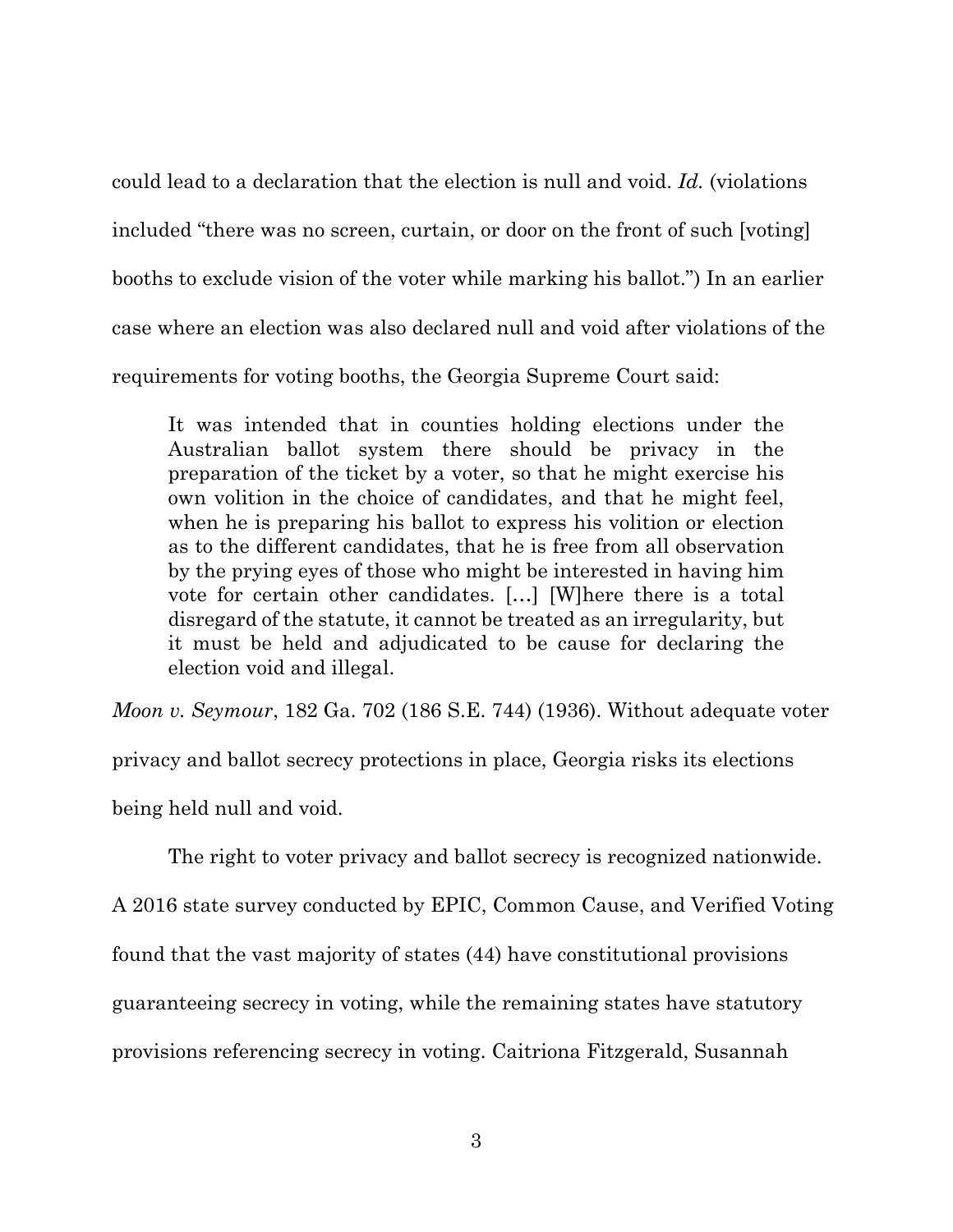Goodman, and Pamela Smith, *The Secret Ballot at Risk: Recommendations* 

*for Protecting Democracy* (Aug. 2016).2

The current draft of the Election Assistance Commission's Guidelines

makes clear that voting systems should protect voter privacy:

Principle 6: Voter Privacy Voters can mark, verify, and cast their ballot privately and independently. 6.1 - The voting process preserves the privacy of the voter's interaction with the ballot, modes of voting, and vote selections. 6.2 - Voters can mark, verify, and cast their ballot or other associated cast vote record, without assistance from others.

U.S. Election Assistance Commission's Technical Guidelines Development

Committee, Voluntary Voting System Guidelines 2.0: Draft

Recommendations for Requirements for Voluntary Voting System Guidelines

2.0 Principle 6 (Jan. 31, 2020).3

As EPIC previously told this Court, ballot secrecy is so essential to the

free exercise of the right to vote that the United States, by law, will not

recognize foreign states as democracies unless they vote "by secret ballot." 22

U.S.C. § 8203(6)(B). (In determining whether a country is democratic, the

Secretary shall "conduct assessments of such conditions in countries and

<sup>2</sup> https://secretballotatrisk.org.

<sup>3</sup> https://collaborate.nist.gov/voting/pub/Voting/VVSG20DraftRequirements/vvsg-2.0-2020-01-31-DRAFT-requirements.pdf.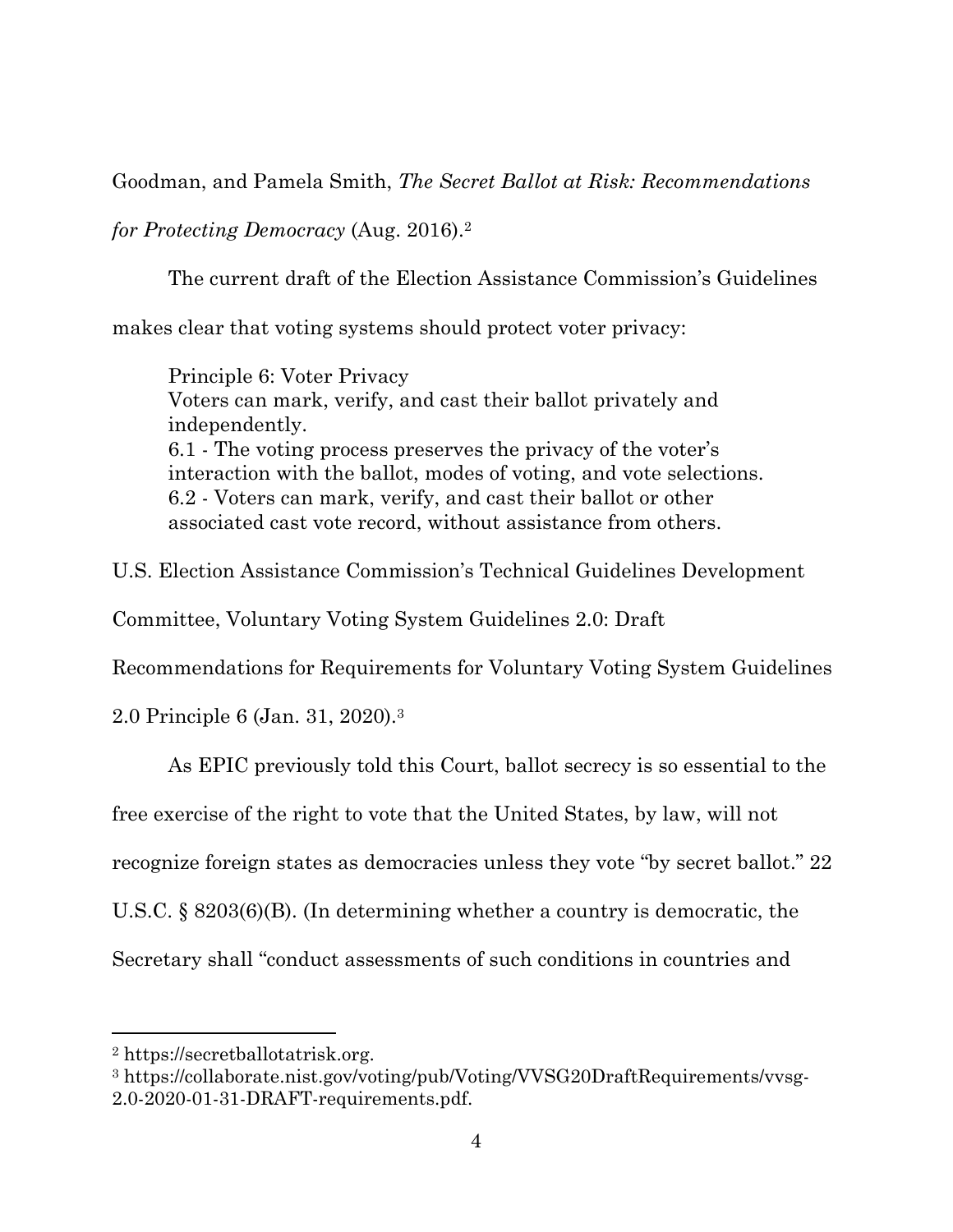whether the country exhibits the following characteristics" including whether the "national legislative body of such country . . . are chosen by free, fair, open, and periodic elections, by universal and equal suffrage, and by secret ballot.")

The U.S. Supreme Court recently noted the importance of voter privacy

in *Minnesota Voters Alliance v. Mansky*, 138 S. Ct. 1876 (2018), the Court

proclaimed that universal political speech restrictions at polling places

emerge from a respect for ballot secrecy:

Between 1888 and 1896, nearly every State adopted the secret ballot. Because voters now needed to mark their state-printed ballots on-site and in secret, voting moved into a sequestered space where the voters could "deliberate and make a decision in . . . privacy."

*Id.* at 1883.

# **II. The secret ballot is vital for democracy.**

Ballot secrecy is a cornerstone of modern democracies. The secret ballot reduces the threat of coercion, vote buying and selling, and tampering. For individual voters, it provides the ability to exercise their right to vote without intimidation or retaliation. As the National Academy of Sciences recently found, "[i]f anonymity is compromised, voters may not express their true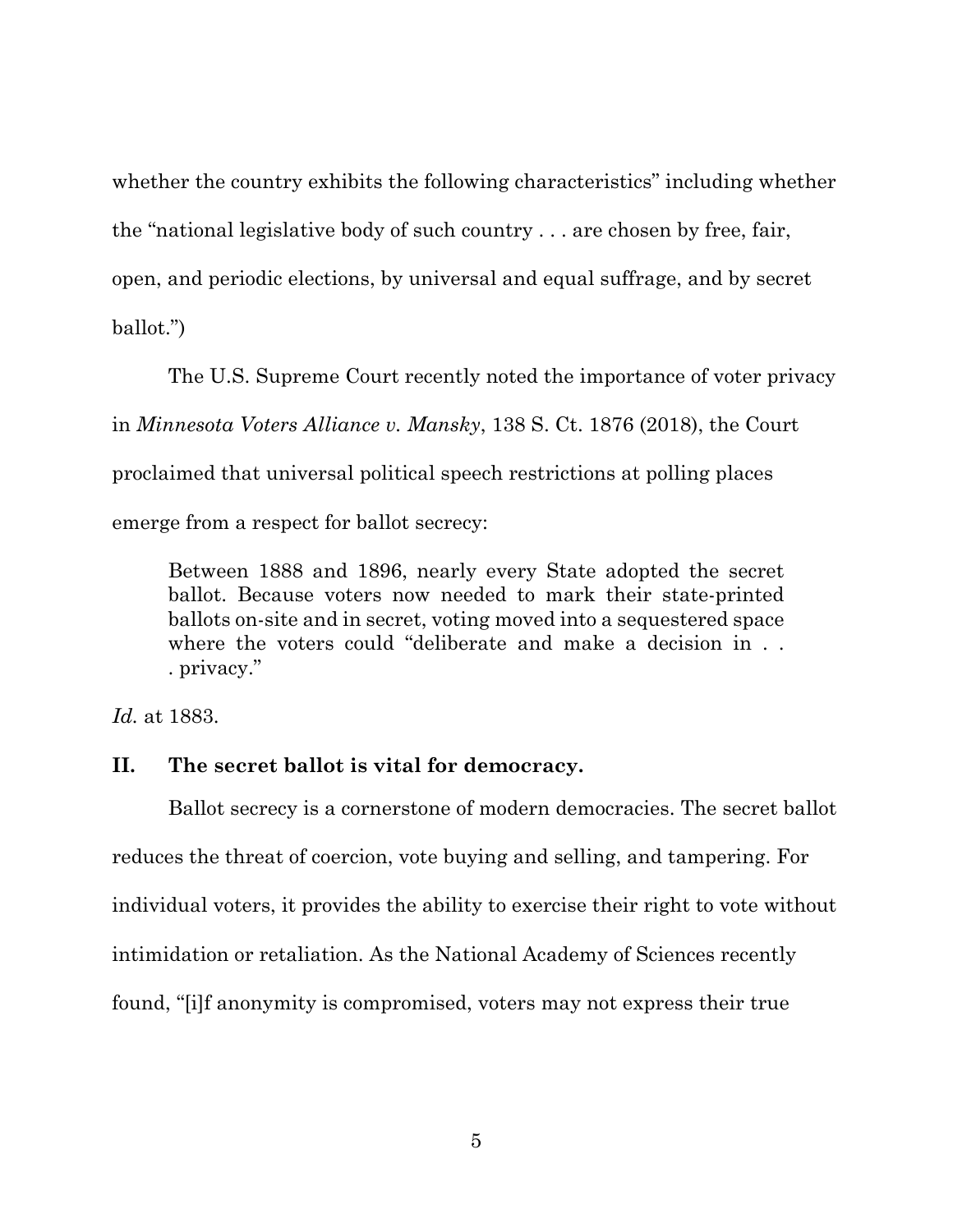preferences." Nat'l Acad. of Sci., Eng'g, and Med., et al. *Securing the Vote:* 

*Protecting American Democracy* 42, 87 (Nat'l Acad. Press, 2018).

Prior to the adoption of the secret ballot in the United States in the late 19th century, coercion was commonplace. It was particularly strong in the military. According to Jonathan White, significant pressure was put on military rank and file to vote for Lincoln (though the soldier vote ultimately did not change the result of the election):

Secretary of War Edwin M. Stanton used immense power to bring military voters into line, […] When Republican Senator Edwin D. Morgan of New York informed Stanton that a number of quartermaster clerks had endorsed Gen. George B. McClellan for president, Stanton dismissed 20 of them. When one of the clerks protested his dismissal, an unsympathetic Stanton replied, "When a young man receives his pay from an administration and spends his evenings denouncing it in offensive terms, he cannot be surprised if the administration prefers a friend on the job."

Jonathan W. White, Opinion, *How Lincoln Won the Soldier Vote*, N.Y. Times

(Nov. 7, 2014). <sup>4</sup> Establishment of the secret ballot helped prevent that type of coercion in the military and in the workplace.

The risk of political coercion in the workplace is just as strong today,

making the secret ballot as important now as when it was first adopted. An

Ohio coal mining company required its workers to either attend a

<sup>4</sup> http://opinionator.blogs.nytimes.com/2014/11/07/how-lincoln-won-the-soldier-vote/.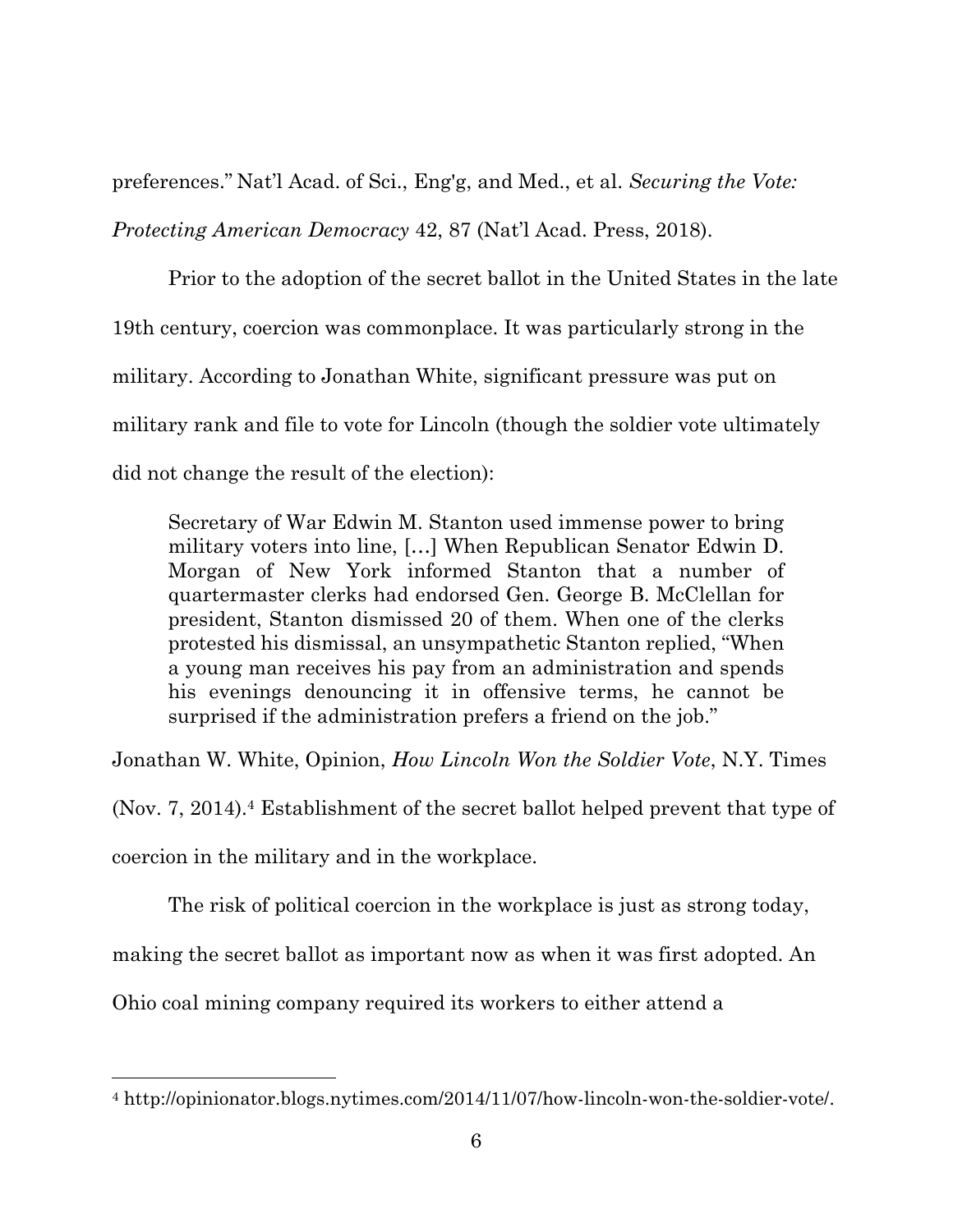Presidential candidate's rally or take paid time off (and, as a result, not receive overtime pay that week). Charlotte Garden, *The Boss Can Tell You to Show Up for a Trump Rally, The Atlantic (Aug. 28, 2019).*<sup>5</sup> Executives at Georgia-Pacific, a subsidiary of Koch Industries which employs approximately 35,000 people, distributed a flyer and a letter indicating which candidates the firm endorsed. "The letters warned that workers might 'suffer the consequences' if the company's favored candidates were not elected." Alexander Hertel-Fernandez, *Employer Political Coercion: A Growing Threat*, Am. Prospect (Nov. 23, 2015). <sup>6</sup> In 2018, employees of Western National Group, a private developer, received a letter from the company's Chief Executive Officer to "please join" him in opposing a California ballot initiative on rent control. Lee Fang, *How Companies Pressure Workers to Vote for Corporate Interests Instead of their Own*, The Intercept (Nov. 6, 2018). 7

Thanks to the secret ballot, employers cannot lawfully go so far as to "check" on how an employee actually voted. But if ballots were no longer secret, or if voter privacy at the polls were compromised, many employees

<sup>5</sup> https://www.theatlantic.com/ideas/archive/2019/08/employers-unfairly-coerceworkers/596935/

<sup>6</sup> http://prospect.org/article/employer-political-coercion-growing-threat.

<sup>7</sup> https://theintercept.com/2018/11/06/midterms-2018-voting-coercion-bossesemployees.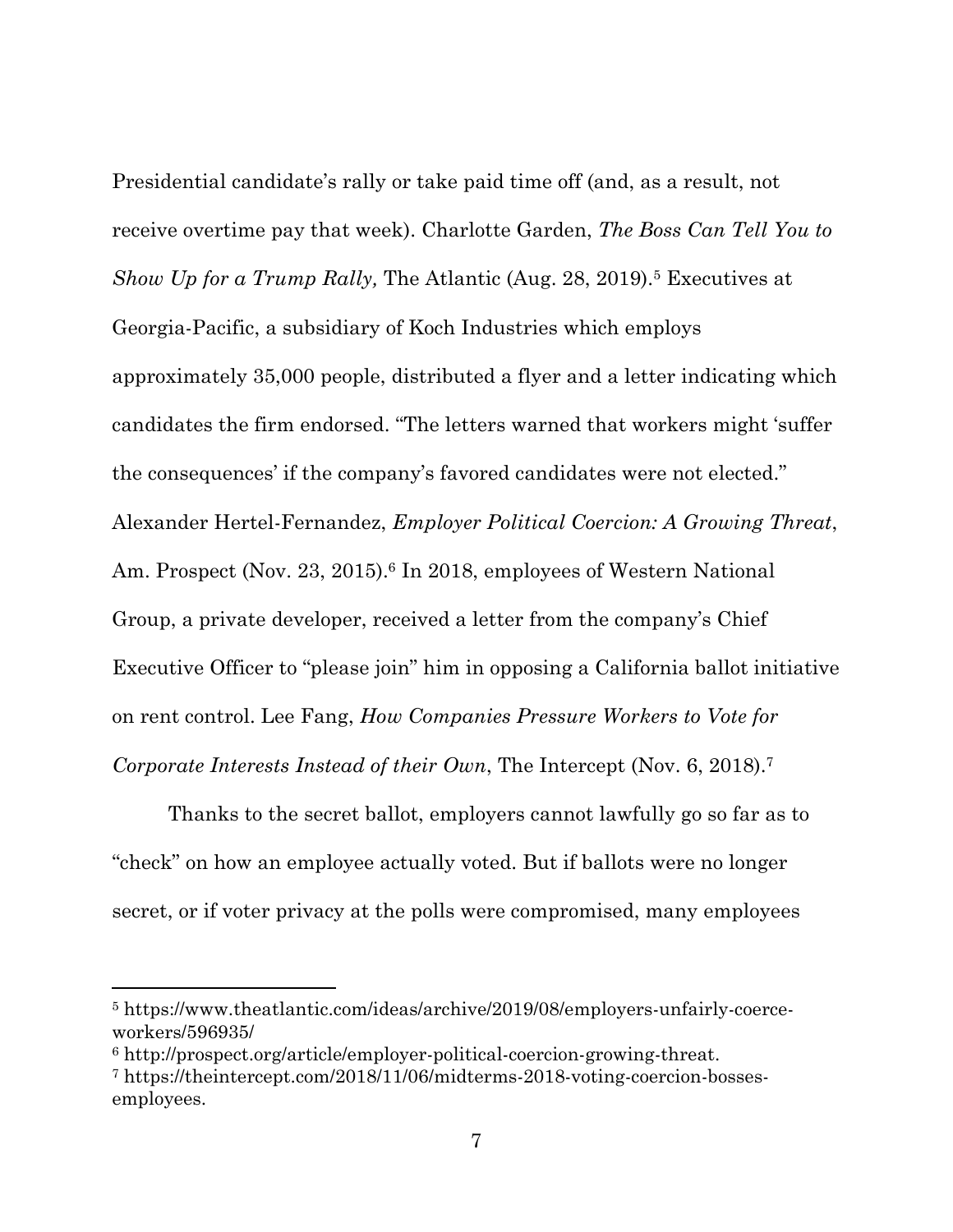would risk losing their jobs if they voted against the recommendations of management. Our democracy would no longer be free and fair.

Because of the documented history of voter intimidation, coercion, and fraud associated with third-party knowledge of how individual voters cast their ballots, voter privacy remains central to election integrity. No community is immune to the effects of voter manipulation, but some communities are more vulnerable than others. The secret ballot is an integral requirement of democratic governance.

#### **CONCLUSION**

For the foregoing reasons, the Court should grant the Coalition Plaintiffs' motion for a preliminary injunction.

Dated: March 13, 2020 Respectfully submitted,

**Marc Rotenberg** EPIC President and Executive Director

/s/ Alan Butler **Alan Butler (pro hac vice)** EPIC General Counsel

**Caitriona Fitzgerald** EPIC Policy Director

ELECTRONIC PRIVACY INFORMATION CENTER 1519 New Hampshire Avenue NW Washington, D.C. 20036 (202) 483-1140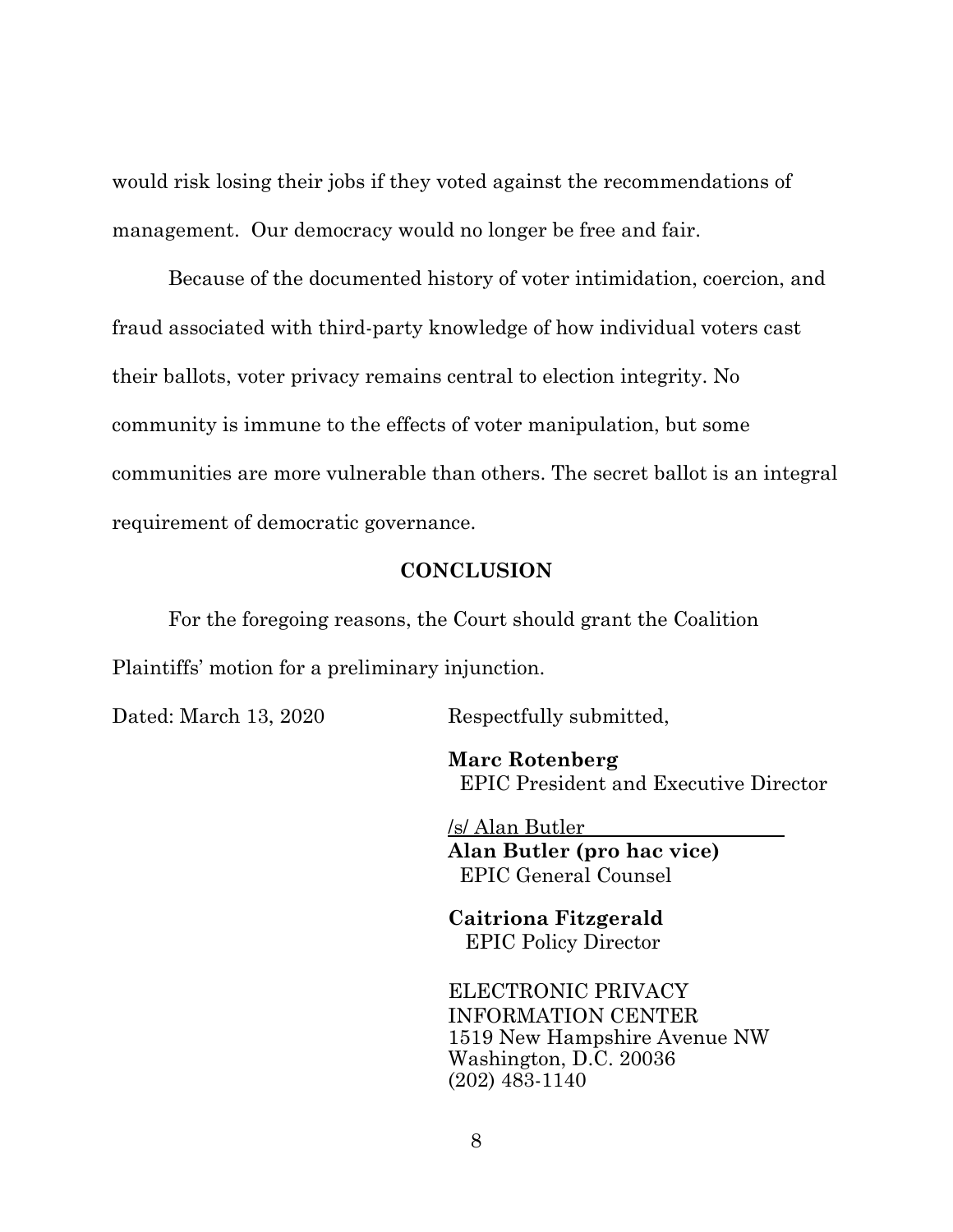s/ Russell T. Abney

**Russell T. Abney (Ga. Bar No. 000875)**  Ferrer Poirot Wansbrough 2100 RiverEdge Parkway Suite 1025 Atlanta, GA 30328 (800) 661-8210

Counsel for *Amici Curiae* Electronic Privacy Information Center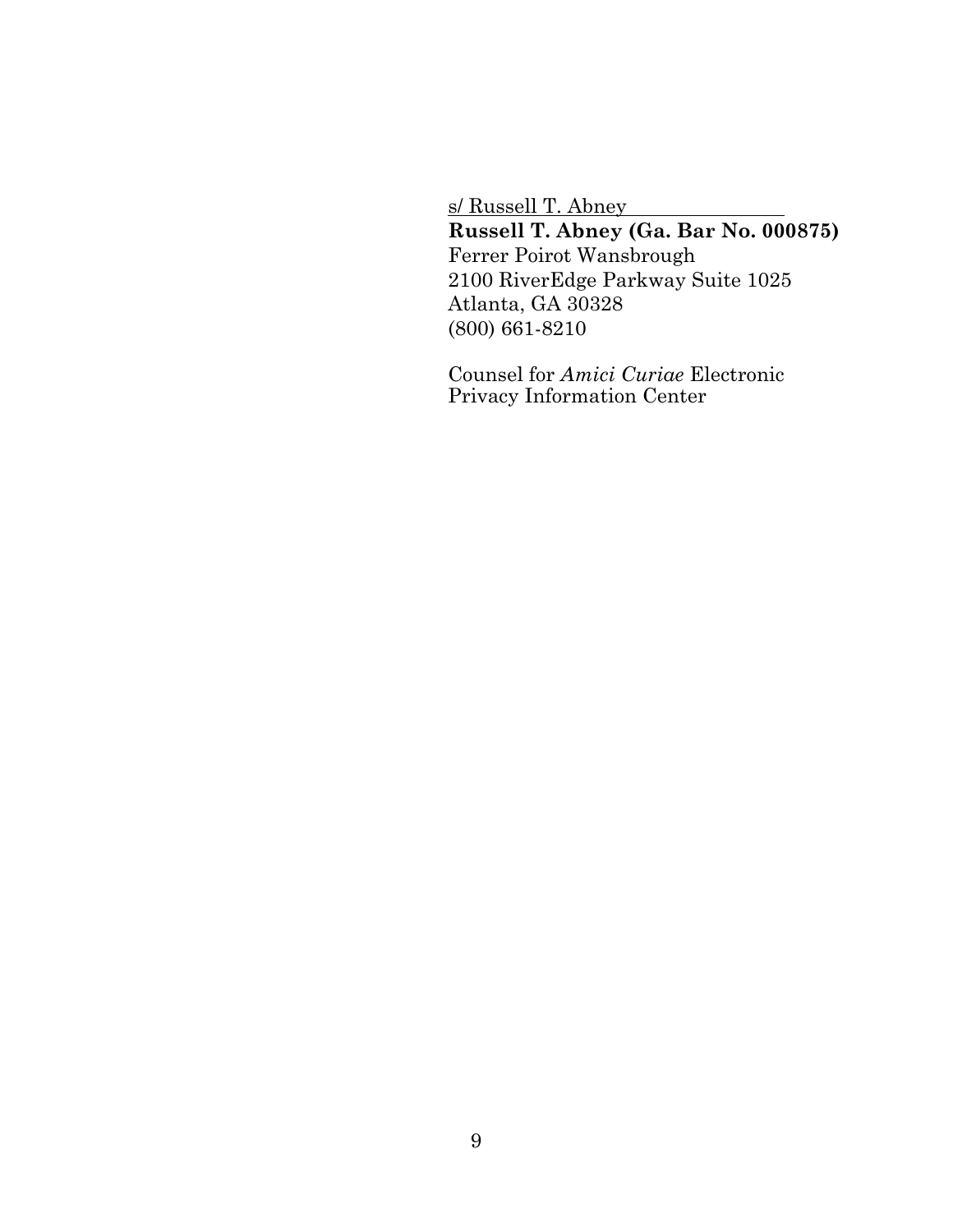# **IN THE UNITED STATES DISTRICT COURT FOR THE NORTHERN DISTRICT OF GEORGIA ATLANTA DIVISION**

DONNA CURLING, *et al.*, Plaintiffs, v. BRAD RAFFENSPERGER, *et al.*, Defendants.

**CIVIL ACTION NO. 1:17-CV-2989-AT** 

### **CERTIFICATE OF COMPLIANCE**

I hereby certify that I have read the Court's Standing Order in Cases

Proceeding Before the Honorable Amy Totenberg and that I will comply with

its provisions during the pendency of this litigation.

/s/ Alan Butler **Alan Butler (pro hac vice)** General Counsel Electronic Privacy Information Center 1519 New Hampshire Avenue NW Washington, D.C. 20036 (202) 483-1140 *Counsel for Amicus* 

s/ Russell T. Abney **Russell T. Abney (Ga. Bar No. 000875)**  Ferrer Poirot Wansbrough 2100 RiverEdge Parkway Suite 1025 Atlanta, GA 30328 (800) 661-8210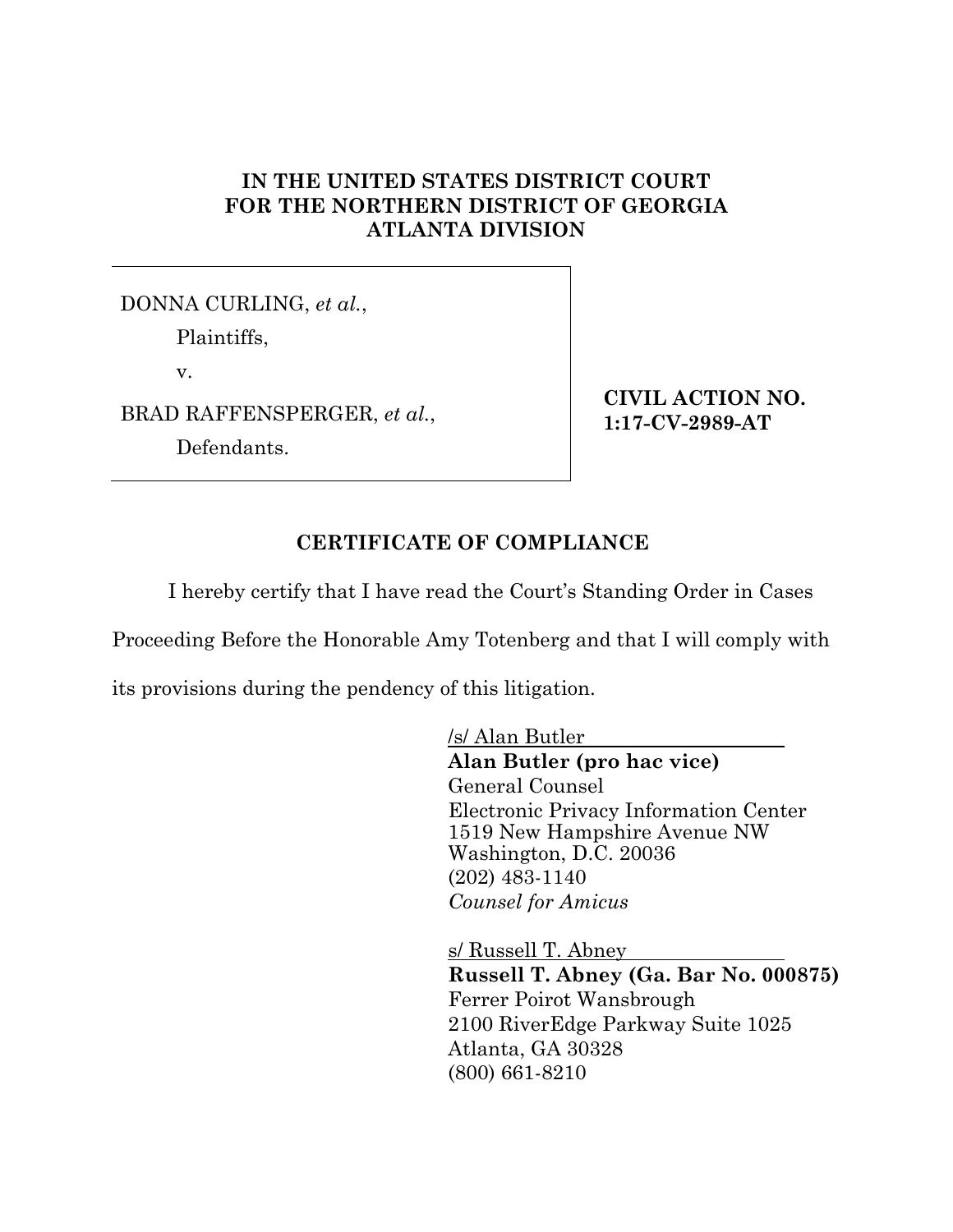# **IN THE UNITED STATES DISTRICT COURT FOR THE NORTHERN DISTRICT OF GEORGIA ATLANTA DIVISION**

DONNA CURLING, *et al.*, Plaintiffs, v. BRAD RAFFENSPERGER, *et al.*, Defendants.

**CIVIL ACTION NO. 1:17-CV-2989-AT** 

# **CERTIFICATE OF COMPLIANCE**

Pursuant to LR 7.1(D), I hereby certify that the foregoing document has

been prepared in accordance with the font type and margin requirements of

LR 5.1, using font type of Century Schoolbook and a point size of 13.

/s/ Alan Butler **Alan Butler (pro hac vice)** General Counsel Electronic Privacy Information Center 1519 New Hampshire Avenue NW Washington, D.C. 20036 (202) 483-1140 *Counsel for Amicus* 

s/ Russell T. Abney **Russell T. Abney (Ga. Bar No. 000875)**  Ferrer Poirot Wansbrough 2100 RiverEdge Parkway Suite 1025 Atlanta, GA 30328 (800) 661-8210